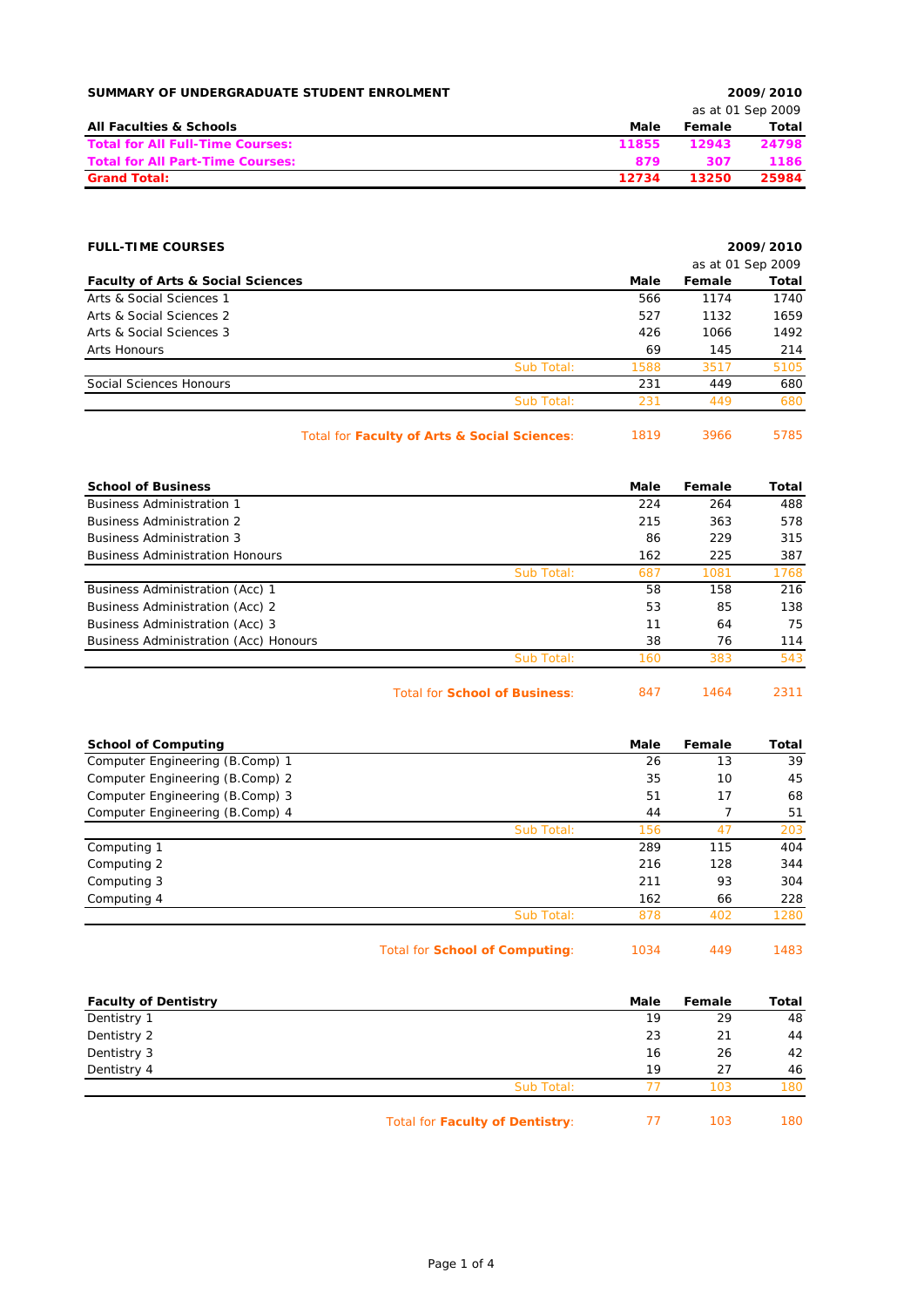| <b>School of Design &amp; Environment</b> |            | Male           | Female       | Total |
|-------------------------------------------|------------|----------------|--------------|-------|
| Architecture 1                            |            | 84             | 76           | 160   |
| Architecture 2                            |            | 66             | 81           | 147   |
| Architecture 3                            |            | 52             | 84           | 136   |
| Architecture 4                            |            | 54             | 66           | 120   |
|                                           | Sub Total: | 256            | 307          | 563   |
| Building 4                                |            | $\overline{2}$ | $\mathbf{1}$ | 3     |
|                                           | Sub Total: | $\overline{2}$ | 1            | 3     |
| Industrial Design 1                       |            | 16             | 21           | 37    |
| Industrial Design 2                       |            | 8              | 26           | 34    |
| Industrial Design 3                       |            | 16             | 29           | 45    |
| Industrial Design 4                       |            | 9              | 5            | 14    |
|                                           | Sub Total: | 49             | 81           | 130   |
| Project & Facilities Management 1         |            | 55             | 102          | 157   |
| Project & Facilities Management 2         |            | 42             | 81           | 123   |
| Project & Facilities Management 3         |            | 29             | 103          | 132   |
| Project & Facilities Management 4         |            | 17             | 82           | 99    |
|                                           | Sub Total: | 143            | 368          | 511   |
| Real Estate 1                             |            | 54             | 97           | 151   |
| Real Estate 2                             |            | 56             | 85           | 141   |
| Real Estate 3                             |            | 57             | 107          | 164   |
| Real Estate 4                             |            | 64             | 62           | 126   |
|                                           | Sub Total: | 231            | 351          | 582   |

Total for **School of Design & Environment**: 681 1108 1789

| <b>Faculty of Engineering</b>      |            | Male | Female       | <b>Total</b>   |
|------------------------------------|------------|------|--------------|----------------|
| Engineering 1                      |            | 116  | 50           | 166            |
|                                    | Sub Total: | 116  | 50           | 166            |
| Chemical Engineering 1             |            | 215  | 125          | 340            |
| Chemical Engineering 2             |            | 204  | 87           | 291            |
| Chemical Engineering 3             |            | 168  | 129          | 297            |
| Chemical Engineering 4             |            | 143  | 80           | 223            |
|                                    | Sub Total: | 730  | 421          | 1151           |
| Computer Engineering (B.Eng) 1     |            | 6    | $\mathbf{1}$ | $\overline{7}$ |
| Computer Engineering (B.Eng) 2     |            | 57   | 17           | 74             |
| Computer Engineering (B.Eng) 3     |            | 69   | 24           | 93             |
| Computer Engineering (B.Eng) 4     |            | 68   | 20           | 88             |
|                                    | Sub Total: | 200  | 62           | 262            |
| Engineering Science Programme 1    |            | 53   | 9            | 62             |
| Engineering Science Programme 2    |            | 35   | 9            | 44             |
| Engineering Science Programme 3    |            | 34   | 8            | 42             |
| Engineering Science Programme 4    |            | 21   | 10           | 31             |
|                                    | Sub Total: | 143  | 36           | 179            |
| Environmental Engineering 1        |            | 39   | 36           | 75             |
| <b>Environmental Engineering 2</b> |            | 36   | 29           | 65             |
| <b>Environmental Engineering 3</b> |            | 19   | 49           | 68             |
| Environmental Engineering 4        |            | 17   | 18           | 35             |
|                                    | Sub Total: | 111  | 132          | 243            |
| Materials Science & Engineering 1  |            | 34   | 18           | 52             |
| Materials Science & Engineering 2  |            | 43   | 14           | 57             |
| Materials Science & Engineering 3  |            | 40   | 15           | 55             |
| Materials Science & Engineering 4  |            | 30   | 15           | 45             |
|                                    | Sub Total: | 147  | 62           | 209            |
| Bioengineering 1                   |            | 35   | 41           | 76             |
| Bioengineering 2                   |            | 34   | 36           | 70             |
| Bioengineering 3                   |            | 43   | 46           | 89             |
| Bioengineering 4                   |            | 35   | 27           | 62             |
|                                    | Sub Total: | 147  | 150          | 297            |
| Civil Engineering 1                |            | 63   | 25           | 88             |
| Civil Engineering 2                |            | 59   | 38           | 97             |
| Civil Engineering 3                |            | 50   | 25           | 75             |
| Civil Engineering 4                |            | 62   | 22           | 84             |
|                                    | Sub Total: | 234  | 110          | 344            |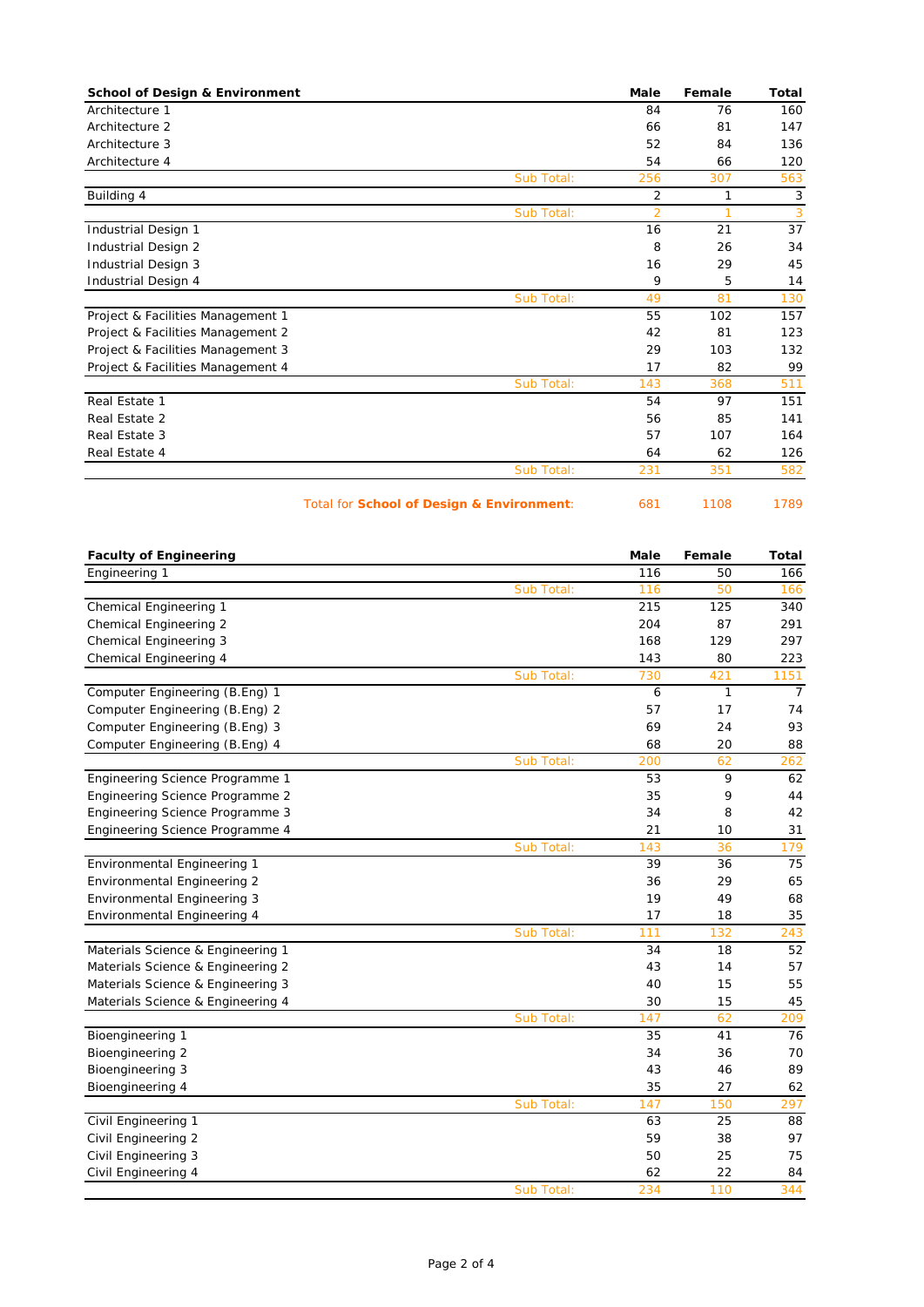| <b>Electrical Engineering 1</b>    |                                           | 181                | 58   | 239   |
|------------------------------------|-------------------------------------------|--------------------|------|-------|
| <b>Electrical Engineering 2</b>    |                                           | 261                | 86   | 347   |
| <b>Electrical Engineering 3</b>    |                                           | 234                | 79   | 313   |
| Electrical Engineering 4           |                                           | 300                | 96   | 396   |
|                                    | Sub Total:                                | 976                | 319  | 1295  |
| Industrial & Systems Engineering 1 |                                           | 55                 | 36   | 91    |
| Industrial & Systems Engineering 2 |                                           | 48                 | 28   | 76    |
| Industrial & Systems Engineering 3 |                                           | 53                 | 36   | 89    |
| Industrial & Systems Engineering 4 |                                           | 46                 | 25   | 71    |
|                                    | Sub Total:                                | 202                | 125  | 327   |
| Mechanical Engineering 1           |                                           | 308                | 52   | 360   |
| Mechanical Engineering 2           |                                           | 286                | 53   | 339   |
| Mechanical Engineering 3           |                                           | 294                | 62   | 356   |
| Mechanical Engineering 4           |                                           | 246                | 49   | 295   |
|                                    | Sub Total:                                | 1134               | 216  | 1350  |
|                                    | Total for <b>BIE, CVE, EEE, ISE, MPE:</b> | 2693               | 920  | 3613  |
|                                    |                                           | $\overline{11100}$ | 1000 | roon. |

Total for **Faculty of Engineering**: 4140 1683 5823

| Joint Multi-Disciplinary Programmes |            | Male | Female | Total |
|-------------------------------------|------------|------|--------|-------|
| Computer Engineering 1              |            | 90   | 35     | 125   |
| Computer Engineering 2              |            | 20   |        | 24    |
|                                     | Sub Total: | 11 N | 30     |       |
|                                     |            |      |        |       |

| Total for Joint Multi-Disciplinary Programmes: | 110 | 149 |
|------------------------------------------------|-----|-----|
|                                                |     |     |

| <b>Faculty of Law</b>      |            | Male | Female         | Total             |
|----------------------------|------------|------|----------------|-------------------|
| Law 1                      |            | 141  | 101            | 242               |
| Law <sub>2</sub>           |            | 96   | 121            | 217               |
| Law 3                      |            | 96   | 130            | 226               |
| Law 4                      |            | 129  | 90             | 219               |
|                            | Sub Total: | 462  | 442            | 904               |
| Graduate LL.B. Programme 1 |            | 16   | 3              | 19                |
| Graduate LL.B. Programme 2 |            | 2    | 5              | 7                 |
| Graduate LL.B. Programme 3 |            | 10   | $\overline{2}$ | $12 \overline{ }$ |
|                            | Sub Total: | 28   | 10             | 38                |
|                            |            |      |                |                   |

Total for **Faculty of Law**: 490 452 942

| <b>Faculty of Science</b>      |                               | Male | Female | Total |
|--------------------------------|-------------------------------|------|--------|-------|
| Applied Science 1              |                               | 9    | 40     | 49    |
| Applied Science 2              |                               | 16   | 44     | 60    |
| Applied Science 3              |                               | 22   | 71     | 93    |
| <b>Applied Science Honours</b> |                               | 14   | 38     | 52    |
|                                | Sub Total:                    | 61   | 193    | 254   |
| Pharmacy 1                     |                               | 66   | 84     | 150   |
| Pharmacy 2                     |                               | 36   | 88     | 124   |
| Pharmacy 3                     |                               | 28   | 81     | 109   |
| Pharmacy 4                     |                               | 30   | 89     | 119   |
|                                | Sub Total:                    | 160  | 342    | 502   |
| Science 1                      |                               | 568  | 708    | 1276  |
| Science 2                      |                               | 438  | 598    | 1036  |
| Science 3                      |                               | 411  | 610    | 1021  |
| Science Honours                |                               | 213  | 328    | 541   |
|                                | Sub Total:                    | 1630 | 2244   | 3874  |
|                                | Total for Faculty of Science: | 1851 | 2779   | 4630  |